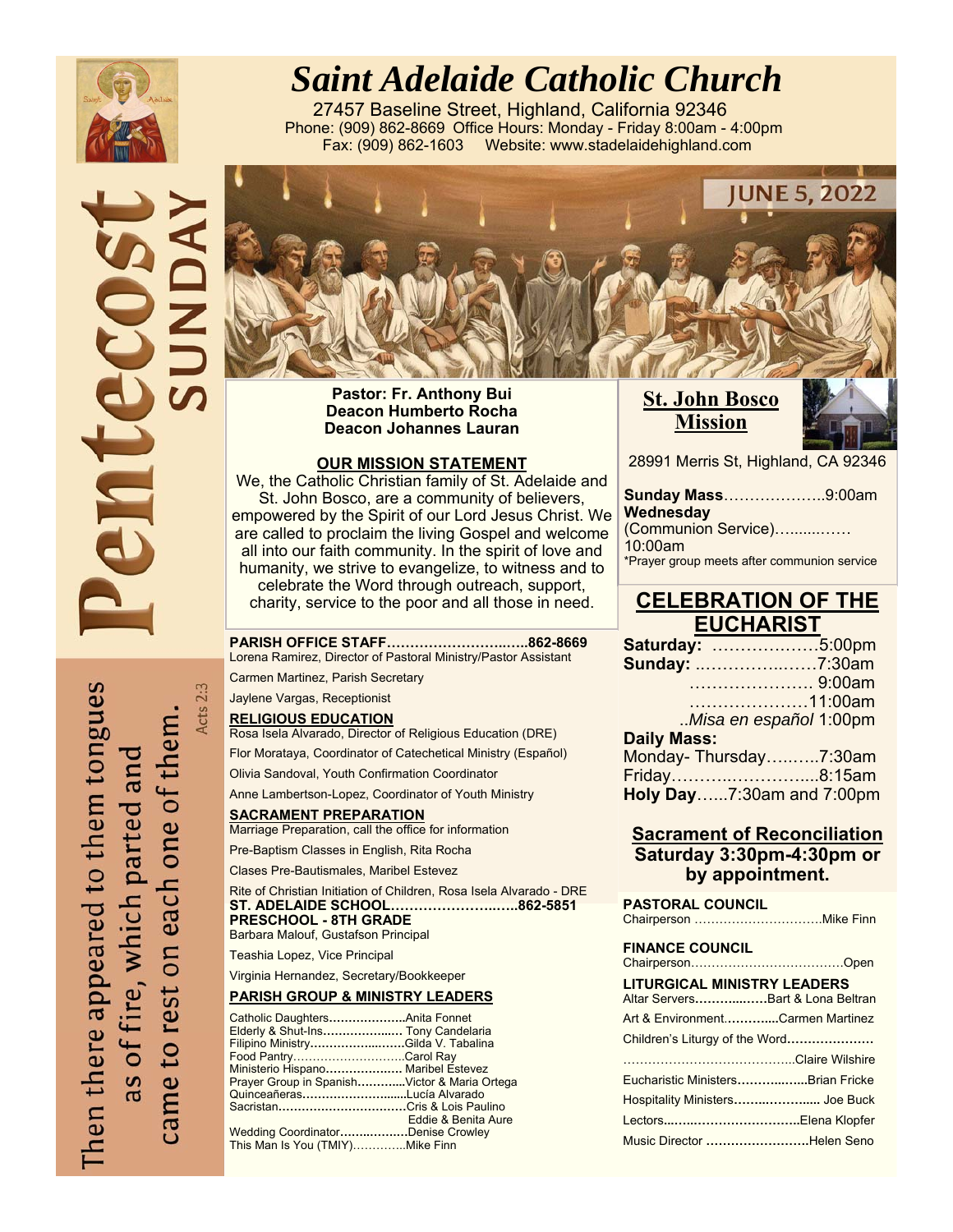### **ST. ADELAIDE CATHOLIC CHURCH www.stadelaidehighland.com**



|                              |    | <u> SATURDAY , JUNE 4, 2022</u>    |  |  |  |
|------------------------------|----|------------------------------------|--|--|--|
| $:5:00$ pm                   |    | <b>t</b> Anastacio Fronda          |  |  |  |
|                              |    | By Fronda Fam                      |  |  |  |
| <b>SUNDAY, JUNE 5, 2022:</b> |    |                                    |  |  |  |
|                              |    | $:7:30$ am $\dagger$ Jaime Rayon   |  |  |  |
|                              |    | By Eva Rayon                       |  |  |  |
| : 9:00am                     |    | Chacko, Alex & Mathew              |  |  |  |
|                              |    | By Vattamthottiyil Fam             |  |  |  |
| : 11:00am                    | t. | Joyce Beauregard                   |  |  |  |
|                              |    | By Kinght of Colombus Council 9037 |  |  |  |
| : 1:00pm                     |    | Maria Soledad Apaceo Salud         |  |  |  |
|                              |    | By Familiia Camacho                |  |  |  |

### **MONDAY, JUNE 6, 2022**

| 7:30am | <b>Mamerto Federis</b> |
|--------|------------------------|
|        | By Maria Federis       |

### **TUESDAY, JUNE 7, 2022**

7:30am **†** Todd Family Helen Todd

### **WEDNESDAY, JUNE 8 , 2022**

7:30am **†** Edna FloresLegunte By Flores Fam

### **THURSDAY, JUNE 9, 2022**

7:30am Juan Espinoza Healing By Espinoza Fam

### **FRIDAY, JUNE 10 , 2022**

8:15am Rosa-Isela Alvarado Happy Birthday!

**STEWARDSHIP**  *A WAY OF LIFE* 

*Living it Now!* 

### **Weekly Goal: \$12,000.00**

*May 30, 2022* 

 **Plate: \$ 3,568.03 Envelope: \$ 6,134.33 Total: \$ 9,702.36** 

**Thank you for generously supporting the needs of our community.** 



# **2022 DIOCESAN DEVELOPMENT FUND (DDF) CAMPAIGN**

**St. Adelaide Goal: \$48,800.00 Pledges Made: \$33,070.00 Gifts Received: \$24,107.34 Donors: 141 Percent of Goal: 49.40%** 

Please know that your contribution supports the life and operation of the parish as well as reducing our debt. If you have not done so, please consider making a pledge.



# **ST. JOHN BOSCO MISSION 2022 DDF Goal**

**\$4,100.00 Pledges Made: \$4,818.00 Gifts Received: \$3,702.00 Donors: 9 Percent of Goal: 90.29 %** 



### **PLEASE PRAY FOR THOSE WHO ARE SICK IN OUR COMMUNITY**

Herminia Morales Reyes, Georgia & James Stone, Raymond Silva Jr. Sister Maura Feeley, Brenda Thomas , Hazel Hartwick , Augustin Serrato , Arlen Stevens , & Esther Auck .

**If you'd like to add or delete a name to the list, please call the parish office at 909 862-8669.** 

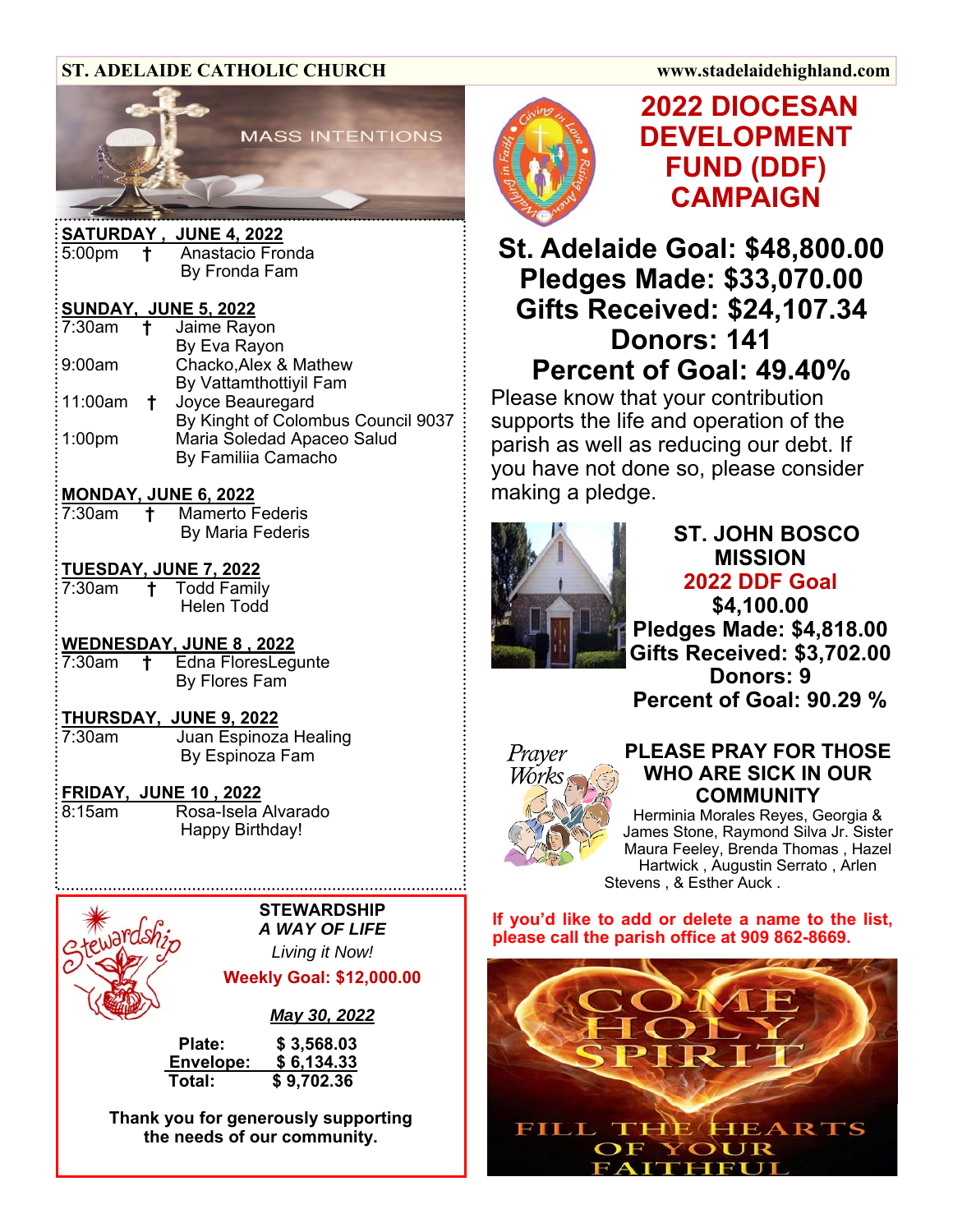### **June 5, 2022 Pentecost Sunday Domingo de Pentecostés**



**RCIA & ADULT CONFIRMATION** is now taking registration for the new year 2022-23

Registration fee is \$40.00 and will be

starting in September 2022.

Contact Anne Lopez in the office at (909) 862-8669 ext. 109 for more information.



### **Be an Amazing Catechist**  Inspire the Faith of Children

St. Adelaide Religious Education Program is always in need of loving adults who'd like to teach and share our Catholic Faith with the youth and

children of our parish. Please consider volunteering as a catechist, even if you don't have children old or young enough to participate in our faith formation programs. Ask yourself: Is God calling ME to be a catechist?

### Your commitment as a catechist means:

 • We will train and support you in the use of the materials we provide that form the basis of each class

 • You spend some time looking at the material for the next lesson so you know what you are teaching

 • You are present for each catechetical session, usually 22-23 per year from mid-September through early-May

• You are willing to let God use you to both teach, and to learn, about our Catholic faith with a small group Please call Rosa Isela Alvarado, Director of Catechetical Ministry at (909) 862-8669 for more information.

### We are in need of catechists for our

- Youth Confirmation Program that will meet on Wednesdays from 6-7:30pm
- Primary grade program that meets on Mondays (Spanish) from 6-7:30pm
- Primary grades and Middle school program that meets on Tuesdays from 6-7:30pm

**SACRAMENT OF MARRIAGE** 

If you would like to celebrate the Sacrament of Marriage at St. Adelaide, there are some requirements that need to be met prior to setting any dates for your reception facilities.

Please call the parish office at least 6 months in advance to allow sufficient time for marriage preparation. You should be registered with the parish.

Contact the Parish Office to arrange an initial appointment with Deacon Humberto Rocha at (909) 862-8669.





**LOOKING FOR VOLUNTEERS FOR THE PARISH FINANCE COUNCIL** 

Council The Parish Finance Council "aids the pastor in the administration of parish goods" (Can. 537) with advice and counsel. The pastor consults with the Parish Finance Council periodically throughout the year to discuss the financial status of the parish and any pending major expenditures. The Parish Finance Council reviews the annual report that is sent by each parish to the diocesan offices and helps to communicate the parish's financial situation to the parish community in the Annual Parish Financial Report.

Our parish is in the process of forming a Finance Council. If you have a background in finance or business and would like to share your time and talent as a member of the finance council, please contact the parish office and ask for Lorena Ramirez-Pastor Assistant. Thank you to those parishioners who have already reached out to the Fr. Anthony with an interest in forming a part of the council, we will meet in June and be in contact with you very soon.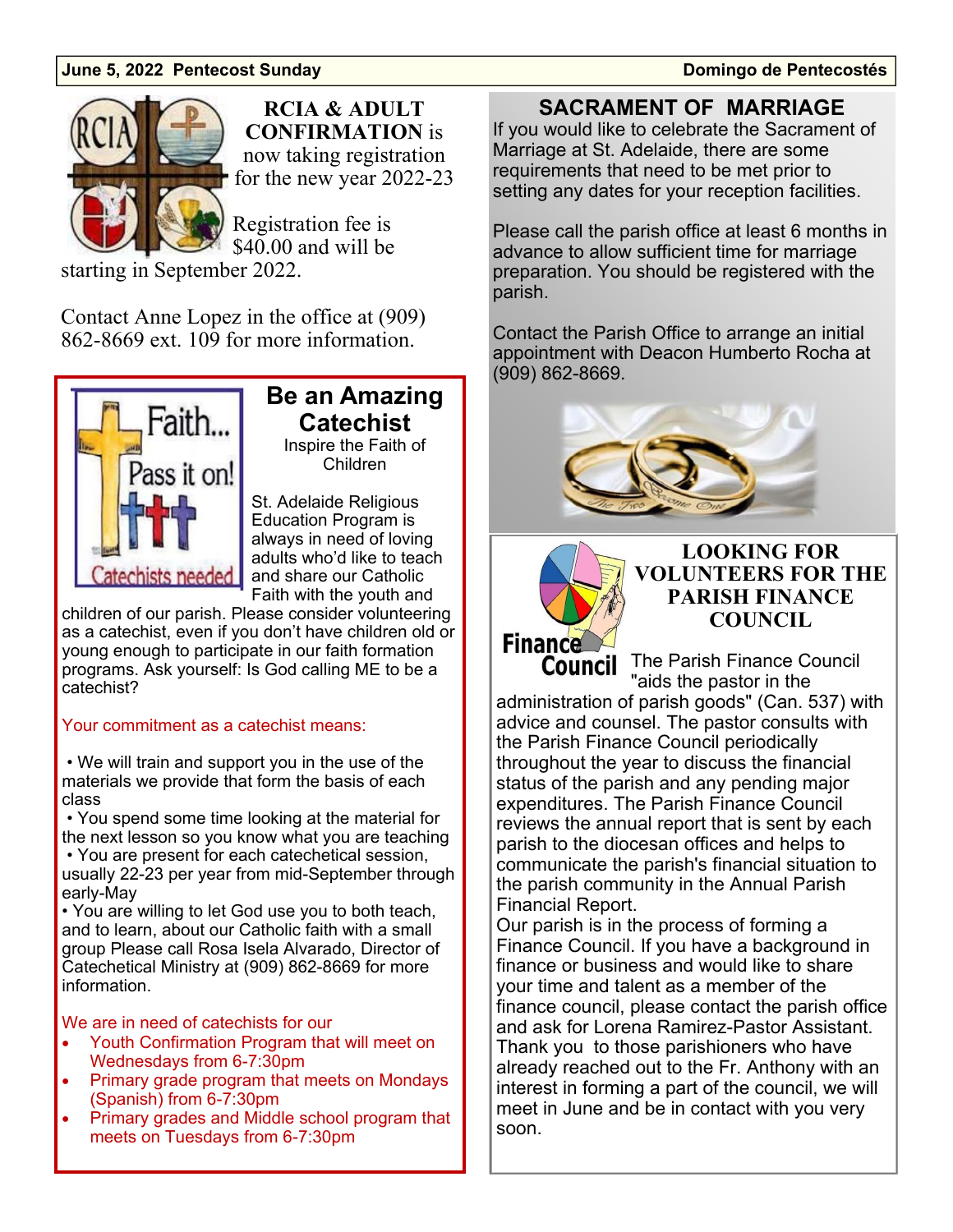

# **PENTECOST SUNDAY JUNE 5, 2022**

### **THE SPIRIT'S ACTIVE POWER**

The mystery of the Trinity refers to one God in three persons. We frequently acknowledge Jesus as "the second person of the Trinity," but referring also to the Spirit as a "person" comes less naturally. In religious art, the Holy Spirit often appears as a dove or, as in today's reading from the Acts of the Apostles, tongues of fire. Much rarer are images of the Spirit as a "person" in recognizable human form. Today's readings do not settle the issue of how to picture the Spirit, but they certainly give shape to the Spirit's active power in the world and in each human heart. In Acts, the Spirit enables people to speak and understand a variety of languages. Paul's letter to the Corinthians praises the Spirit for all kinds of spiritual gifts, services, and "workings." Finally, in John's Gospel, Jesus calls the Spirit our Advocate and our divine teacher.

### **TODAY'S READINGS**

**First Reading** — Filled with the Holy Spirit, the apostles begin to speak in tongues (Acts 2:1-11).

**Psalm** — Lord, send out your Spirit, and renew the face of the earth (Psalm 104).

**Second Reading** — In one Spirit we are baptized into one body and given to drink of one Spirit (1 Corinthians 12:3b-7, 12-13) or Romans 8:8-17.

Gospel — Jesus Christ appears to the disciples and sends them on their mission with the power to forgive or retain sins through the Holy Spirit (John 20:19-23) or John 14:15-16, 23b-26.

### **READINGS FOR THE WEEK**

**Monday:** Gn 3:9-15, 20 or Acts 1:12-14; Ps 87:1-3, 5-7; Jn 19:25-34 **Tuesday:** 1 Kgs 17:7-16; Ps 4:2-5, 7b-8; Mt 5:13-16 **Wednesday:** 1 Kgs 18:20-39; Ps 16:1b-2ab, 4, 5ab, 8, 11; Mt 5:17-19 **Thursday:** 1 Kgs 18:41-46; Ps 65:10-13; Mt 5:20-26 **Friday:** 1 Kgs 19:9a, 11-16; Ps 27:7-9abc, 13-14; Mt 5:27-32 **Saturday:** Acts 11:21b-26; 13:1-3; Ps 16:1b-2a, 5, 7-10; Mt 5:33-37 **Sunday:** Prv 8:22-31; Ps 8:4-9; Rom 5:1-5; Jn 16:12-15

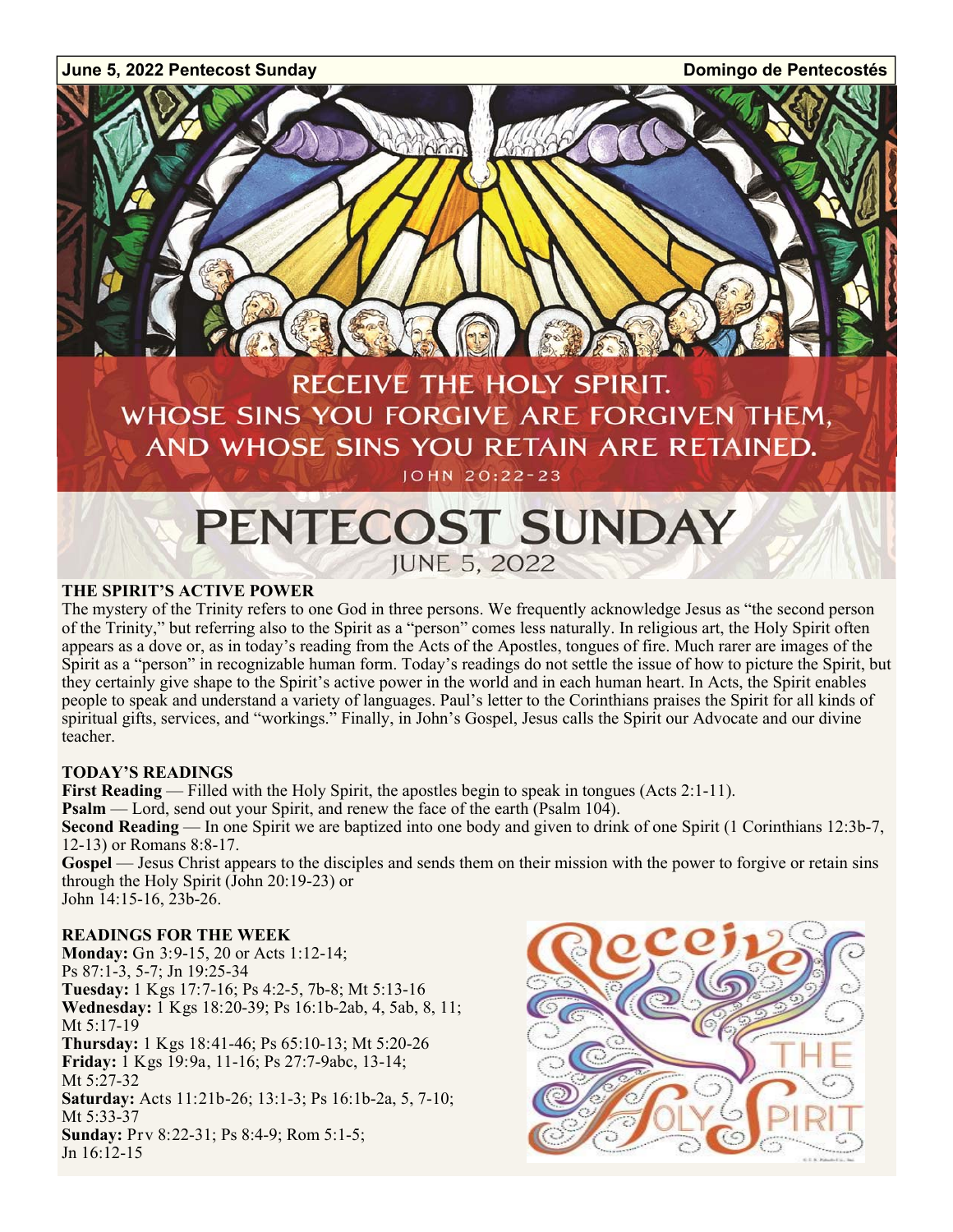### **June 5, 2022 Pentecost Sunday Domingo de Pentecostés**

# **Parish Ministers' Formation Program REGISTRATION NOW OPEN**

Do you have questions about your faith? Do you feel called to serve in ministry? PMFP brings together spiritual and theological formation, giving you the tools to grow in your faith, share it, and serve others. Classes are offered online and begin

### on Friday**, AUGUST 12, 2022, 7 P.M.** to **9 P.M.**



*Programa de Formación para Ministros Parroquiales INSCRIPCIÓN DISPONIBLE* 

*¿Tiene alguna pregunta sobre su fe? ¿Se siente llamado a servir en algún ministerio? El PMFP provee formación espiritual y teológica para que adquieran las herramientas necesarias para crecer en su fe, compartirla, y servir a los demás. Las clases se ofrecen en línea y comienzan el viernes, 5 DE AGOSTO, 2022,* 

*de 7 P.M. a 9 P.M.* 

# **For more information** *| Para más información*

**Tel.:** (909) 475-5375 **Email:**  pmfp@sbdiocese.org **English:** https://form.jotform.com/ mfi.sbdiocese/ENG2022 *Español: https://form.jotform.com/ mfi.sbdiocese/ESP2022*

**www.mfisbdiocese.org** 

Register Today

ilnscríbete<br>hoy!



# 2022 Spring Combined Collection TODAY

I wish to thank you for your devotion and resilience in carrying out the ministry of God. I am truly humbled by your generosity and stewardship to the Diocese of San Bernardino. As followers of Christ, we are called to serve others in need locally and around the world. Supporting

the ministries below via the Spring Combined Collection is our opportunity to put our faith in action. When you answer the call, you build up the Church so that it will continue to minister to all four generations to come. I ask that you prayerfully reflect upon each other of the four individual ministries that make up the Spring Combined

Collection and give a sacrificial gift to those needs. Please be assured of my prayers for you and your loved ones as we reach out to others as a diocesan family.

### *-Bishop Alberto Rojas*

Catholic Relief Services (CRS) Supports organizations that aid victims of war and natural disasters, help resettle refugees and migrants displaced by violence and poverty and address the pastoral needs of migrant workers, seafarers and other people lacking stable parish communities.

- Catholic Communication Campaign helps the Church to modernize how it communicates the joy of the Gospel. This campaign engages and builds Catholic communicates in the United States and developing countries using the internet, television, radio and print media. Half of the money collected remains here in our Diocese to fund local communities' efforts.
- Peters Pence enables the Holy Father to respond with immediate emergency assistance to the most disadvantaged throughout the world—those who suffer as a result of war, oppression, disease, and natural disaster.

### Catholic Campaign for Human Development

(CCHD), the Catholic Church's anti-poverty program in the United States, funds communitybased programs that advocate for policy changes in labor and housing, reform education curricula, and tackle other poverty issues. In addition, 90% of the donations received are used to benefit the poor in our diocese.

Please prayerfully consider supporting this year's 2022 Spring Combined Collection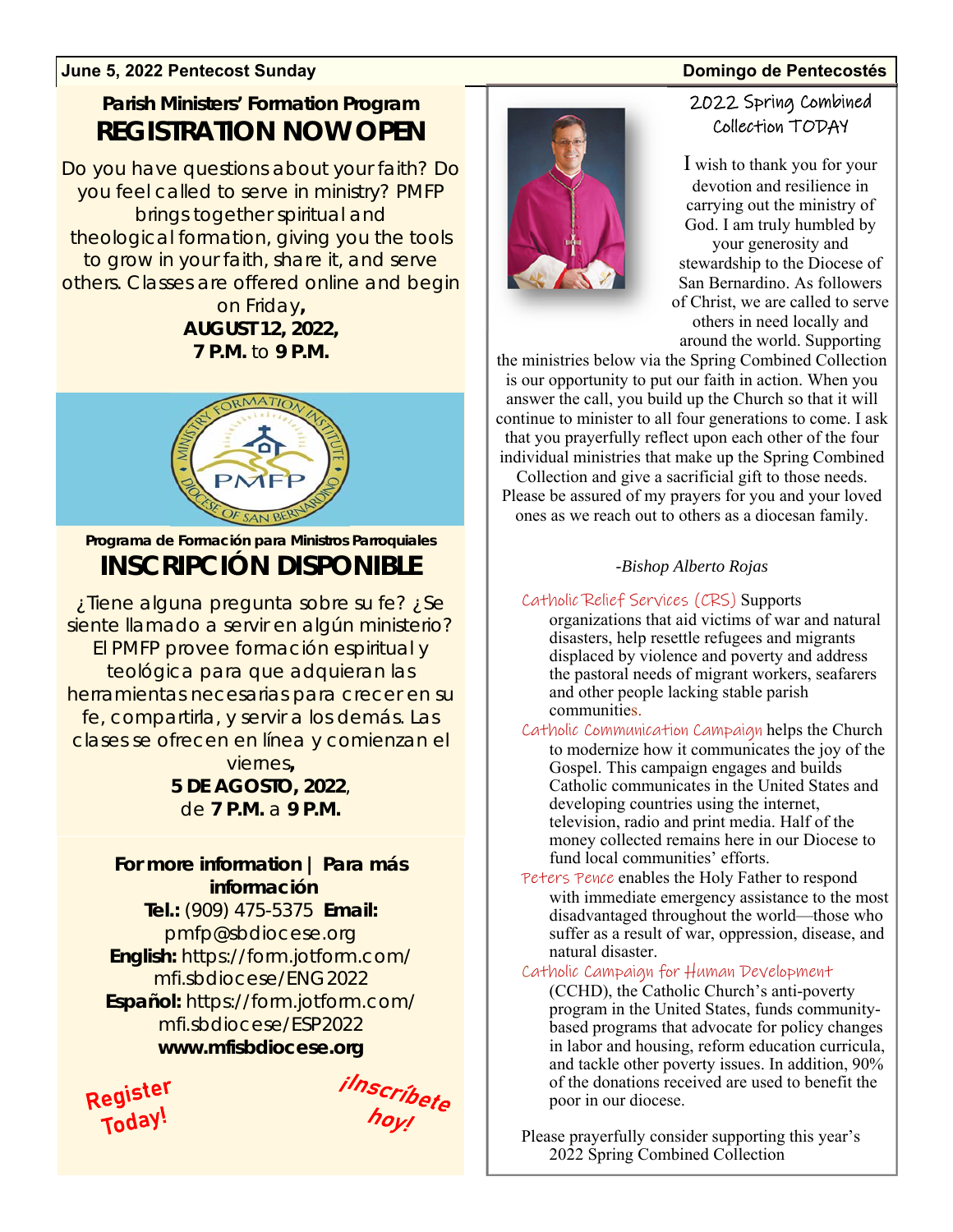# **June 5, 2022 Pentecost Sunday Domingo de Pentecostés DOMINGO DE** ntecosté 5 de junio de 2022 Entonces aparecieron lenguas de fuego, S. Paluch Co. Inc. - Photos: © inga/Fotolia<br>1976. 1987. 1998. CEM-USCCB. Todos los de que se distribuyeron y se posaron sobre ellos.

Hechos 2:3

### **LO QUE DIOS ESTÁ HACIENDO**

La comunidad cristiana reunida en el Cenáculo, a la espera del Espíritu Santo, ha suscitado durante mucho tiempo la imaginación cristiana. En nuestro tiempo, cuando la Iglesia tiene una larga historia de fe cristiana, pero ahora se enfrenta a muchos desafíos, podríamos volver a esta imagen. Como los primeros discípulos, a menudo no sabemos qué hacer a continuación. Lo que solía funcionar para nosotros ya no funciona tan bien. Tenemos que permanecer juntos, honrar la diversidad, reflexionar sobre las raíces de nuestra fe y permanecer arraigados en la oración.

Pero hay más. Pentecostés ha ocurrido y está ocurriendo. El Espíritu ya ha irrumpido en el mundo, ya se agita entre los que están confundidos sobre Dios. El libro de los Hechos cuenta la historia de una Iglesia continuamente empujada por el Espíritu, para unirse a lo que Dios ya estaba haciendo en el mundo. También nosotros estamos invitados no sólo a recordar nuestra unidad y nuestras raíces, sino a prestar una gran atención a la forma en que el Espíritu está actuando en nuestras comunidades locales.

### **INVOCACION AL ESPIRITU SANTO**

Ven, Espíritu Santo, llena los corazones de tus fieles, y enciende en ellos el fuego de tu amor.

Envía tu Espíritu Creador y renueva la faz de la tierra.

Oh Dios,

que has iluminado los corazones de tus hijos con la luz del Espíritu Santo; haznos dóciles a sus inspiraciones para gustar siempre el bien y gozar de su consuelo.

Por Cristo nuestro Señor. Amen.

# **Parish Office Hours**

Monday thru Friday 8:00am to 12:00pm Closed for lunch from 12– 1pm 1:00 to 4:00pm



# **ST. ADELAIDE CARNIVAL IS BACK!!!! AVE THE DATE: OCTOBER 8 & 9, 2022**



- ∗ **RIDES**
- ∗ **GAMES**
- ∗ **AUCTION ITEMS RUMMAGE SALE**
- ∗ **FOOD COURT**